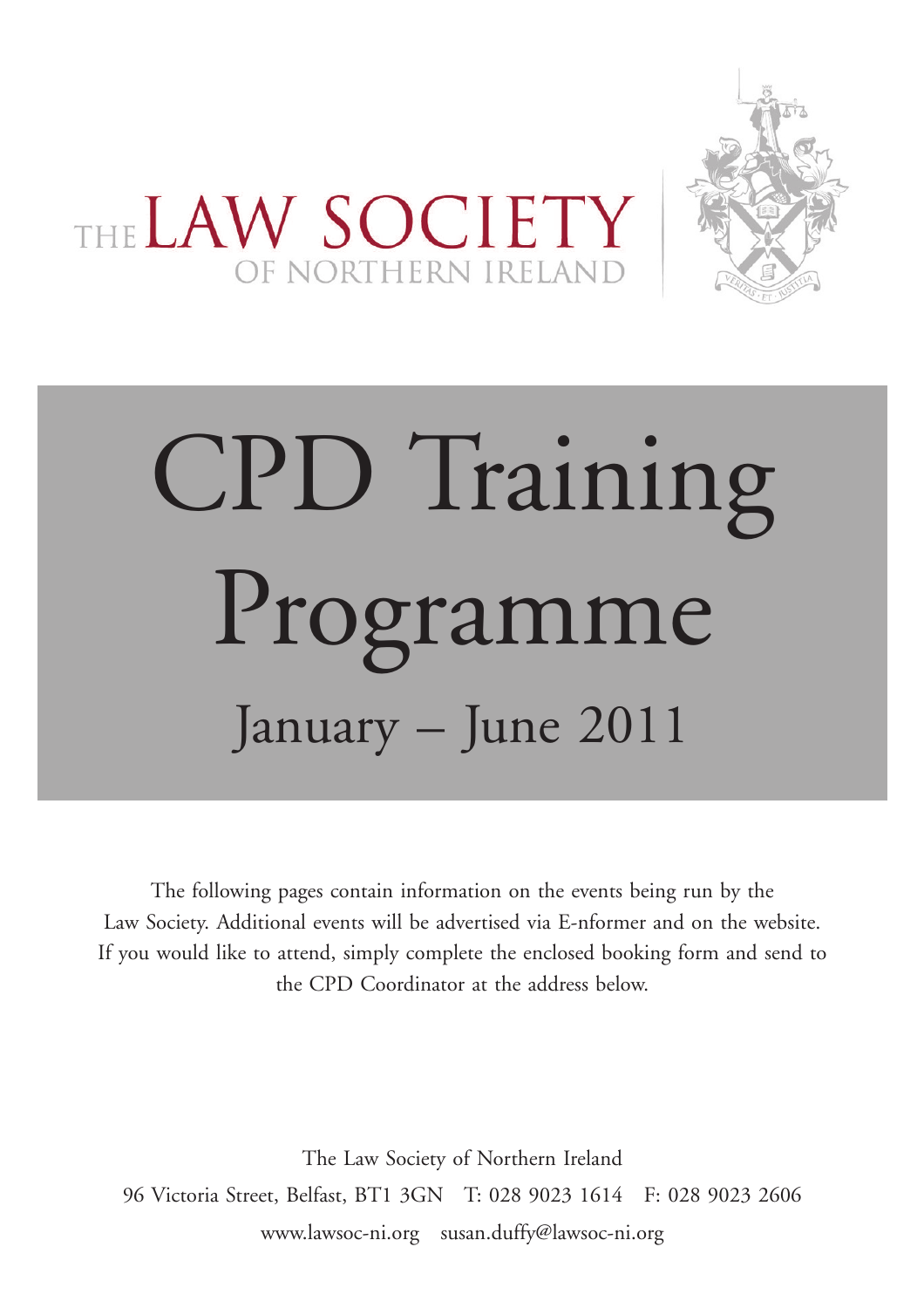**Additional CPD events will be added throughout the year to complement the current programme. These will be publicised on our website and via E-nformer.**

**All information regarding CPD requirements, including exemptions, can be found on the members section of the website.**

#### **For further information please contact:**

**Susan Duffy (CPD Coordinator) The Law Society of Northern Ireland Law Society House, 96 Victoria Street, Belfast, BT1 3GN**

**E: susan.duffy@lawsoc-ni.org T: 028 9023 1614**

#### **www.lawsoc-ni.org**

#### **Child Maintenance: Advising Clients on Making the Right Choices** Various dates and venues

The law relating to child maintenance has changed the way the Child Maintenance and Enforcement Division (previously the Child Support Agency) does its business.

Parents are free to make choices about Child Maintenance and a free phone Information and Support Service has been established to provide advice and guidance.

The Law Society in conjunction with the **Child Maintenance and Enforcement Division (CMED)** is running this practical seminar to make solicitors aware of the changes and keep them up to date when advising clients. **Tracey Teague, CMED's Director of Business Development** will explore the legislative remit of the Division to promote the benefits of Child Maintenance.

Tracey will be accompanied by **John Millar, Manager of CMED's Northern Ireland Operations,** who will provide a practical overview of the Statutory Maintenance Service and the range of enforcement measures available to the Division.

The seminars will provide an opportunity for practitioners to get factual information about changes to the Child Maintenance system and also discuss their concerns and queries with people who have first hand knowledge and experience.

| To facilitate as many solicitors as possible the seminar is being held in several locations: |                       |                                |  |
|----------------------------------------------------------------------------------------------|-----------------------|--------------------------------|--|
| Monday 24 January 2011                                                                       | $10.30$ am $-12$ noon | Killyhevlin Hotel, Enniskillen |  |
| Monday 24 January 2011                                                                       | $3.30pm - 5pm$        | Da Vinci's Hotel, Derry        |  |
| Tuesday 25 January 2011                                                                      | 10.30am $-$ 12 noon   | Canal Court Hotel Newry        |  |
| Tuesday 25 January 2011                                                                      | $2.30pm - 4pm$        | Law Society House, Belfast     |  |

COST: £50 COST: £50 Registration and refreshments 15 mins prior to each event

#### **Contentious Costs: An Overview** Friday 4 February 2011 Law Society House, Belfast

This is the second in a series of seminars on costs to be given by **Paul Kerr, Costs Drawer**. It will focus on **Contentious Costs** and will revisit the Solicitors (Client Communication) Practice Regulations 2008 in respect of Contentious costs. It will cover the following topics:

- The nature of contentious costs and the difference to non-contentious costs
- The contractual basis of charge between solicitor and client
- The nature of party and party costs and the entitlement to same
- Quantification of solicitor's profit costs
- Quantification of outlay including counsel and experts fees
- **Taxation**

The seminar will also allow for a Q & A session – specific questions should be submitted to the Society in advance of the seminar.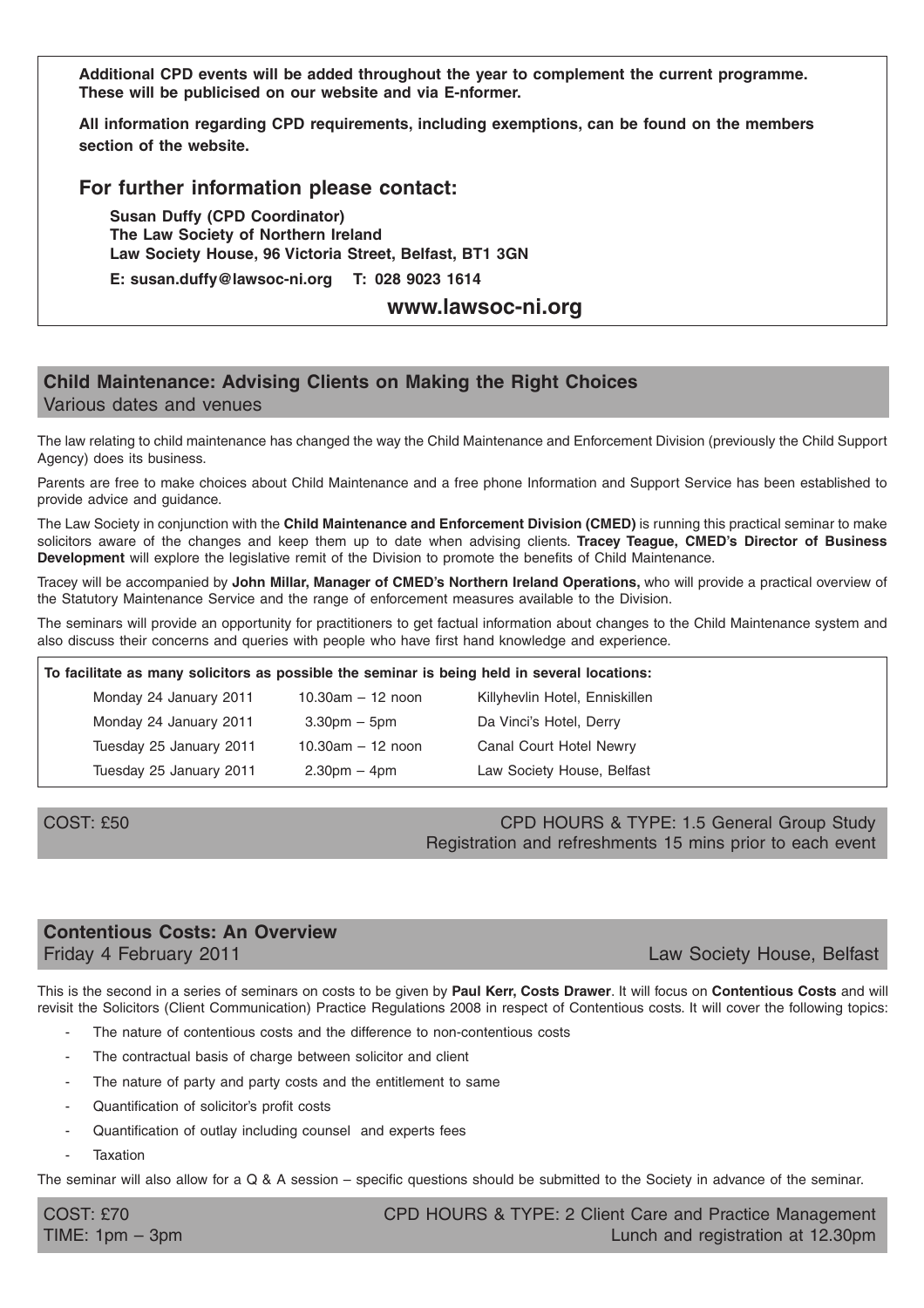## **Review of Homeless Decisions: The Housing (Amendment) Act (NI) 2010** Various dates and venues

The Housing (Amendment) Act (NI) 2010 presents a new and unique opportunity for legal professionals in Northern Ireland. The Act makes a number of important amendments to existing legislation, particularly in the area of homelessness. Most significantly for legal professionals, the Act introduces a new County Court homelessness appeals procedure. It also places a requirement on the Northern Ireland Housing Executive to develop and publish a homelessness strategy.

From 1st December 2010 Section 5 of the Housing (Amendment) Act (NI) 2010 gives applicants for homeless assistance a right to request a review of decisions taken by the Housing Executive. It also gives a right of appeal in the County Court.

When applicants seek legal representation with their County Court appeals, it is vital that solicitors are fully aware of the Housing (NI) Order 1988 (homelessness legislation) and understand the implications of the Housing (Amendment) Act (NI) 2010.

The Law Society in conjunction with the **Housing Rights Service** has organised a seminar which will cover:

- An overview of the Housing (NI) Order 1988 (homelessness legislation)
- The impact of the Housing (Amendment) Act (NI) 2010
- Decisions open to review & appeal
- Reviewing a homeless decision
- County Court appeals

**To increase accessibility the seminar will be held in the following locations:**

| Tuesday 8 February 2011   | $1pm - 4pm$ | Law Society House, Belfast |
|---------------------------|-------------|----------------------------|
| Wednesday 9 February 2011 | $1pm - 4pm$ | Da Vinci's Hotel, Derry    |

COST: £95 COST: £95 Lunch and registration at 12.30pm

All profits to be donated to Habitat for Humanity NI

#### **Mediation: Series of Seminars Various dates** Law Society House, Belfast

ADR has become central to the justice system. It has been cited as a 'tool of active case management to be encouraged and facilitated by the courts'. Mediation is one of the most popular forms of ADR and as such the Society is continuing its series of seminars to ensure that solicitors consider mediation as an option in various areas of work.

The topics to be covered are:

Wednesday 16 February 2011 Mediation and Construction cases

Wednesday 18 May 2011 Mediation and Clinical Negligence cases

The seminars will be hosted by **Brian Speers, Managing Partner with Carnson Morrow Graham and President of the Law Society.**

Further Mediation seminars are planned for the latter part of 2011 and will be advertised in the July – December 2011 CPD Brochure.

COST: £35 CPD HOURS & TYPE: 1 General Group Study TIME: 1pm – 2pm Lunch and registration at 12.30pm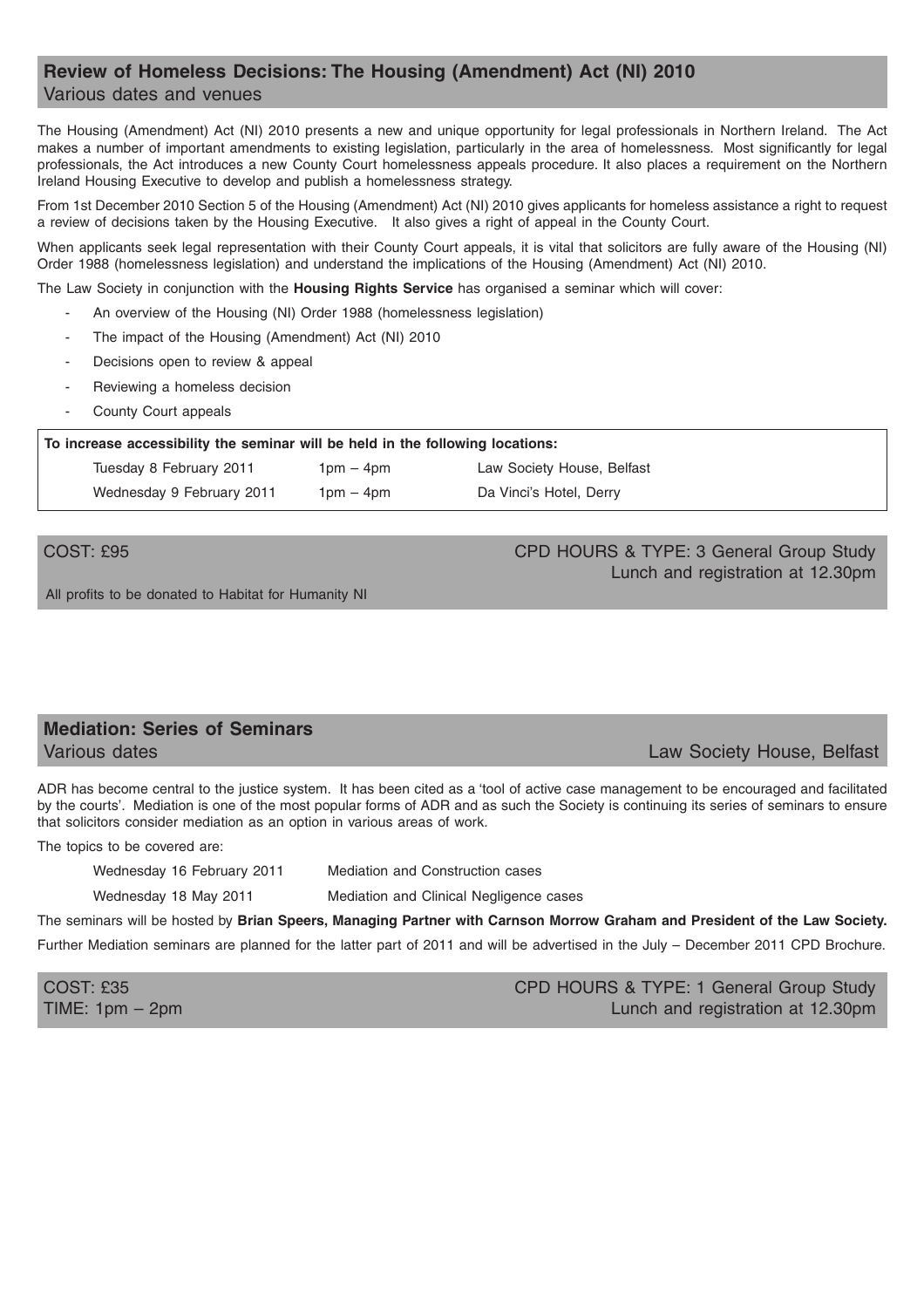# **Housing Seminars**

#### Various dates **Law Society House, Belfast**

The legal profession plays a significant role in the operation of the housing system in Northern Ireland; advocating for those seeking legal redress, acting for housing deliverers in the social and private housing sectors, advising government and housing professionals across the sector.

This contribution was recognised by the recent Commission on the Future for Housing in Northern Ireland which made several recommendations that are directly relevant to the legal profession. Key among these was the need for housing professionals to work more closely with those in the legal profession to share knowledge and practice in housing. With a rapidly changing housing market, the prospect of new forms of private finance investing in housing and households themselves in ever greater need of legal advocacy, legal professionals will be in greater demand and have a central role to play in the future of housing.

The **Chartered Institute of Housing in Northern Ireland** is committed to working with legal professionals to enhance the operation of the housing system, through leadership, practice sharing and knowledge transfer. In partnership with the Law Society it will host a series of timely seminars each focusing on key relevant housing related topics for the legal profession.

#### **SEMINAR 1**

#### **Wednesday 23 February 2011 12.45pm – 3pm 2 General Group Study hours £70**

The first seminar will comprise a presentation from **Alyson Kilpatrick BL**, one of the three Commissioners with the Independent Commission on the Future of Housing in Northern Ireland, who will outline her perspective on how the legal framework in Northern Ireland promotes an effective housing system. The seminar will also include a presentation from **Charles O'Neill LLB, Solicitor** on future developments in the law of private tenancies. It will consider the government's new private rented sector strategy "Building Sound Foundations" and the Housing (Amendment) (No 2) Bill currently before the Northern Ireland Assembly.

#### **SEMINAR 2**

#### **Wednesday 15 June 2011 1pm – 2.30pm 1.5 General Group Study hours £50**

The second seminar will consider planning agreements under Article 40 of the Planning (NI) Order 1991. Tied to a planning permission, these agents can currently be used to secure the provision of lands for a school, community hall, recreation facilities etc. In the future they could be used to make provision for social and affordable housing. This seminar will consider the implications of planning agreements for developers and purchasers and their legal advisers, comparing and contrasting the relevant provisions in England and Wales and in the Republic of Ireland.

Lunch and registration at 12.30pm for both events

## **Client Care and Practice Management: Key Topics** Various dates and venues

Not only is Client Care and Practice Management a mandatory part of the annual CPD requirement but it is also a major part of running a successful practice.

This seminar is the latest in a series of Law Society Client Care and Practice Management focussed events. It will concentrate on 4 key areas:

- Marketing Your Firm Maximising and Advertising Your Strengths **Gwynneth Cockcroft, DCP**
- Effective Cash-flow Management **Sharon McLaughlin, Moore Stephens, Chartered Accountants**
- Staffing/Employment Issues **Rosemary Connolly, Solicitor**
- Stress Recognition and Management Protecting You and Your Staff **Trish McClellan, LawCare.**

#### **Attendance at this seminar will fully cover the 2011 Client Care and Practice Management CPD requirement.**

#### **To increase accessibility the seminar will run in several locations across Northern Ireland:**

| Tuesday 8 March 2011   | $1pm - 4pm$           | City Hotel, Derry          |
|------------------------|-----------------------|----------------------------|
| Wednesday 9 March 2011 | $9.30$ am $-12.30$ pm | Canal Court Hotel, Newry   |
| Wednesday 9 March 2011 | $2.30pm - 5.30pm$     | Law Society House, Belfast |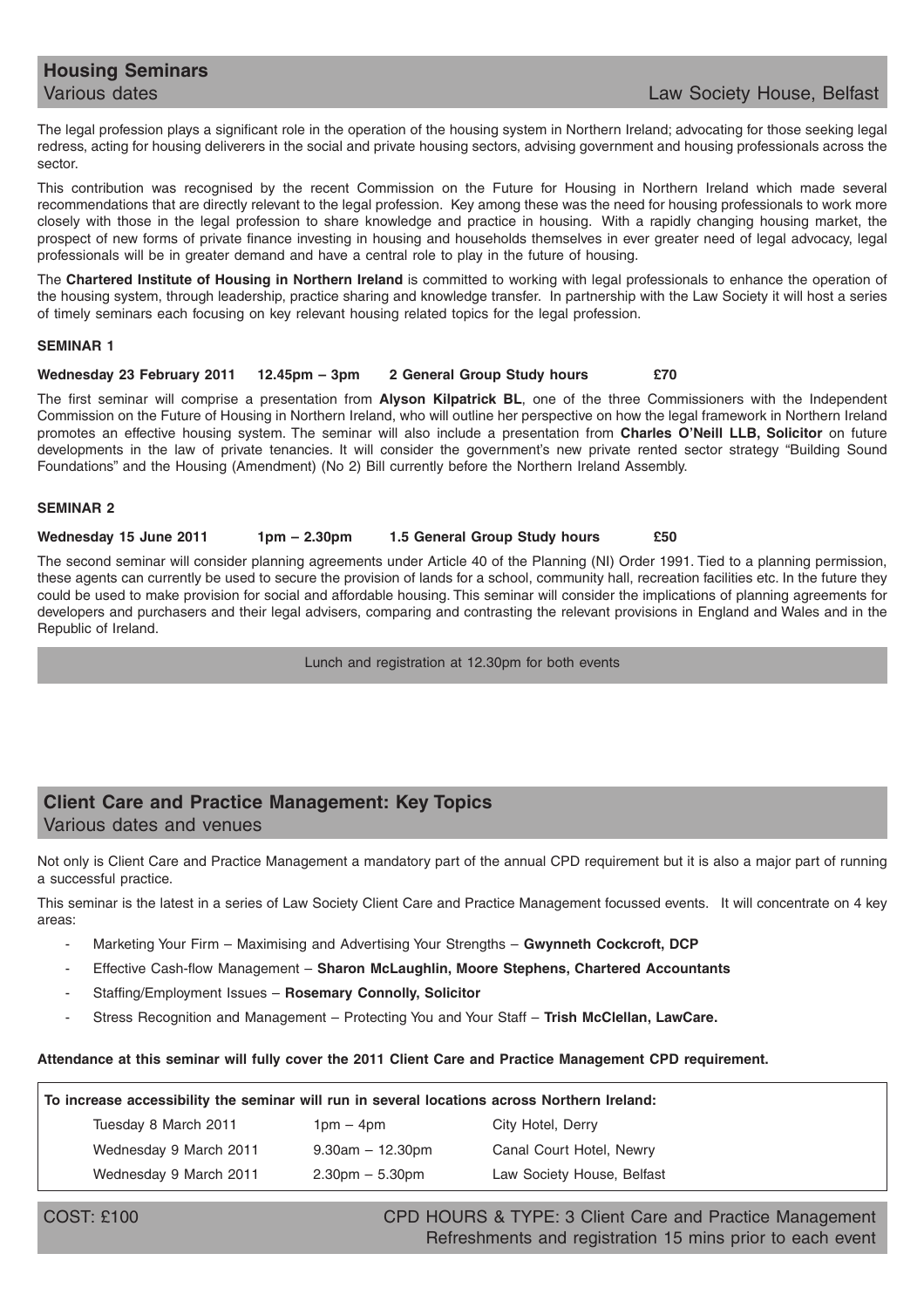#### **Risk Management Seminar** Various dates and venues

Risk management is a term all legal professionals are familiar with. However implementing risk management strategies and processes in a way that is relevant and beneficial to you and your firm can be challenging.

This practical seminar has been divided into two parts.

Risk management - **Gary Thompson, Vice President, Marsh Claims Consulting**, **Peter Kelly, Senior Vice President and Head of Office, Marsh Ltd** and **Leslie Dick**, **Vice President, Marsh Ltd** will cover topics including the claims experience, risk management and feedback from the market.

Regulation – **Sue Bryson, Deputy Chief Executive, Law Society of Northern Ireland and Head of Regulation** will give an overview of the Society's regulatory function drawing attention to the most important aspects of the regulatory framework and the fundamental principles on which they are based.

| To increase accessibility the seminar will run in several locations across Northern Ireland: |                   |                                |  |
|----------------------------------------------------------------------------------------------|-------------------|--------------------------------|--|
| Monday 14 March 2011                                                                         | $10am - 12$ noon  | Killyhevlin Hotel, Enniskillen |  |
| Monday 14 March 2011                                                                         | $3pm - 5pm$       | Da Vinci's Hotel, Derry        |  |
| Tuesday 15 March 2011                                                                        | $10am - 12$ noon  | Canal Court Hotel, Newry       |  |
| Tuesday 15 March 2011                                                                        | $2.30pm - 4.30pm$ | Law Society House, Belfast     |  |

#### COST: £70 CPD HOURS & TYPE: 2 Client Care and Practice Management Refreshments and registration 15 mins prior to each event

# **Limitation Periods**

#### Friday 1 April 2011 Law Society House, Belfast

This course will guide delegates through the issues surrounding limitation along with an examination of current practices and procedures. It will consider a range of matters arising out of limitation law as they affect different areas of practice and will also look at relevant legislation. The course will be presented by Queen's Counsel.

The topics to be covered will include:

- General principles
- Actions in contract, tort, land/deeds and latent damage
- Personal Injuries cases including date of knowledge
- Defective Products -The Consumer Protection (NI) Order 1987
- Unusual cases Aircraft, Shipping, Transport
- Procedural matters including prejudice and dealing with defence of Limitation
- Delaying the Commencement of the Limitation Period
- Resetting the clock and suspending the running of time.

COST: £70 COST: £70 TIME: 1pm – 3.00pm Lunch and registration at 12.30pm

## **Client Care: Dealing with Bereaved Clients** Wednesday 6 April 2011 **Law Society House, Belfast**

On a daily basis solicitors are interacting and dealing with many different types of client with a wide range of problems and issues. This of course can include a grieving or bereaved client. Advising a client in this situation can be demanding.

This practical lunchtime seminar aims to assist solicitors understand and deal in an effective and sensitive way with clients who have recently been bereaved. The seminar will be delivered by **David Gaston, formerly Partner with Gaston Graham Solicitors**.

Whilst this seminar will be of general appeal to all solicitors it will be of particular interest to those practitioners engaged in Probate work and those who handle fatal accident claims. Early booking is advisable as numbers will be limited.

COST: £35 CPD HOURS & TYPE: 1 Client Care and Practice Management TIME: 1pm – 2pm Lunch and registration at 12.30pm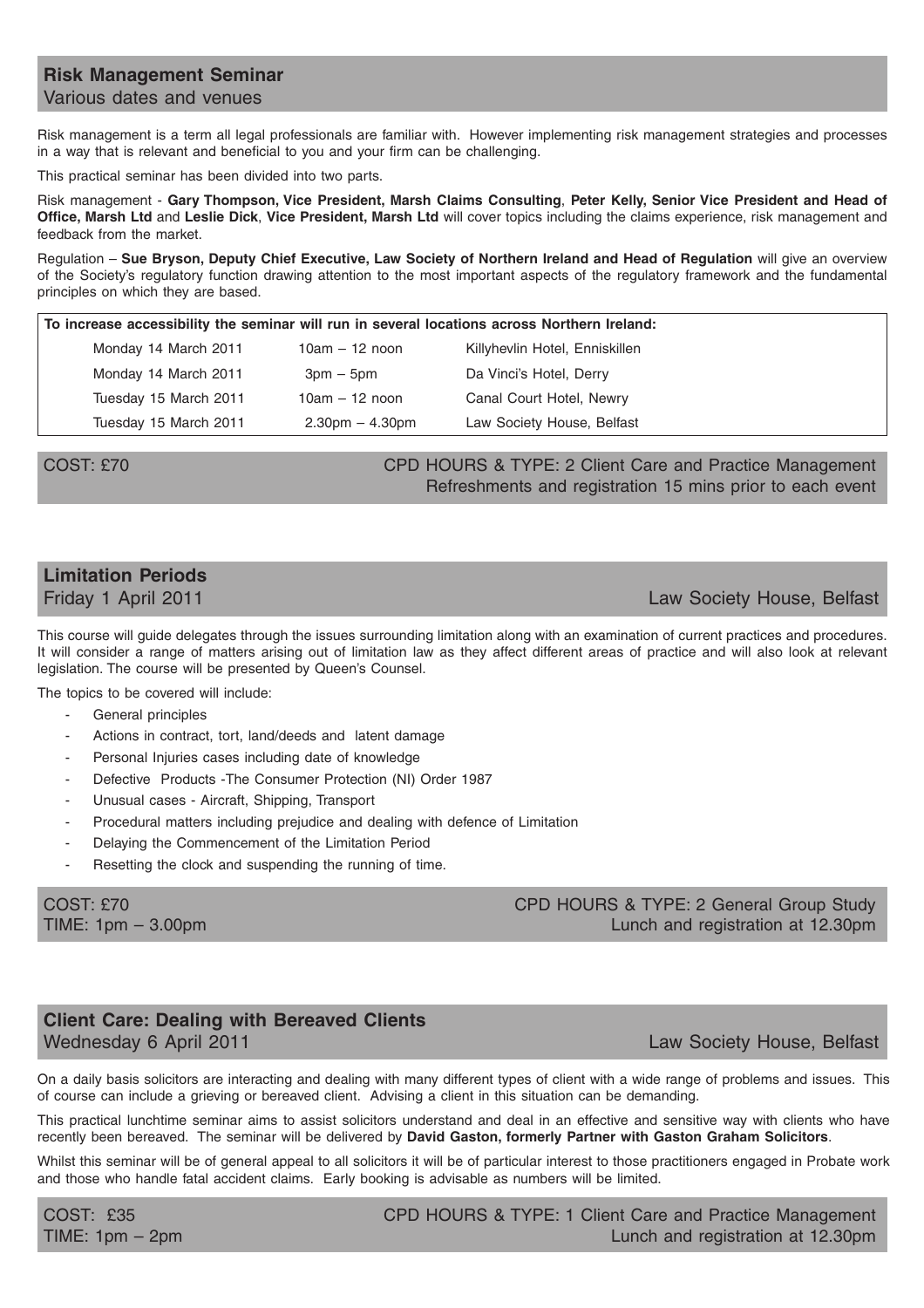## **Client Complaints: Learning From Experience**

#### Various dates and venues

The vast majority of dealings between solicitors and clients are conducted in an efficient and satisfactory way. However occasionally, due to the very complex nature of some matters, problems can arise and when this happens it is important that solicitors deal with the situation quickly and effectively.

To address this issue and to keep solicitors up to date with all developments the Law Society has organised a seminar to look at various issues including:

- How to deal with a complaint at practice level
- What happens when a complaint comes to the Law Society
- What the complaints process is and how it works
- Potential action that can be taken by the Society
- Major pitfalls and straightforward remedies
- Examples of the Client Complaints Committee experiences.

The seminar will be sponsored by the **Client Complaints Committee** under the chairmanship of Michael Robinson. Attendees will also have the opportunity to hear from the **Lay Observer, Alasdair Maclaughlin**, about his experiences when objectively overviewing complaints brought to the Committee.

| To increase accessibility the seminar will run in several locations across Northern Ireland: |                         |                                |  |  |
|----------------------------------------------------------------------------------------------|-------------------------|--------------------------------|--|--|
| Thursday 7 April 2011                                                                        | $10.30$ am $- 12.30$ pm | Killyhevlin Hotel, Enniskillen |  |  |
| Thursday 7 April 2011                                                                        | $3pm - 5pm$             | Da Vinci's Hotel, Derry        |  |  |
| Friday 8 April 2011                                                                          | $10am - 12$ noon        | Canal Court Hotel, Newry       |  |  |
| Friday 8 April 2011                                                                          | $2pm - 4pm$             | Law Society House, Belfast     |  |  |

COST: £70 CPD HOURS & TYPE: 2 Client Care and Practice Management Refreshments and registration 15 mins prior to each event

#### **Mortgage Fraud: Protecting Your Practice** Various dates and venues

Solicitors are integral to the transfer of property. They have a central and trusted role and as such can be seen as an attractive target for criminals who want to exploit the services offered by the solicitor to enable them to engage in Mortgage Fraud. Even where a solicitor is unaware of the fraudulent activities of a client they may find themselves criminally liable.

The Law Society is continuing its training on advising on Mortgage Fraud and Anti-Money Laundering. There will also be reference to the Council of Mortgage Lenders Handbook.

This seminar will be delivered by a regular Law Society of Northern Ireland presenter – **Sue Mawdsley**. Sue is an experienced solicitor with Legal Risk LLP and co-author of The Money Laundering Reporting Officer's Handbook: A Guide for Solicitors.

| To increase accessibility the seminar will run in several locations across Northern Ireland: |                   |                                |  |
|----------------------------------------------------------------------------------------------|-------------------|--------------------------------|--|
| Tuesday 19 April 2011                                                                        | $10am - 12$ noon  | Killyhevlin Hotel, Enniskillen |  |
| Tuesday 19 April 2011                                                                        | $3pm - 5pm$       | Da Vinci's Hotel, Derry        |  |
| Wednesday 20 April 2011                                                                      | $10am - 12$ noon  | Canal Court Hotel, Newry       |  |
| Wednesday 20 April 2011                                                                      | $2.30pm - 4.30pm$ | Law Society House, Belfast     |  |
|                                                                                              |                   |                                |  |

COST: £70 CPD HOURS & TYPE: 2 Client Care and Practice Management Refreshments and registration 15 mins prior to each event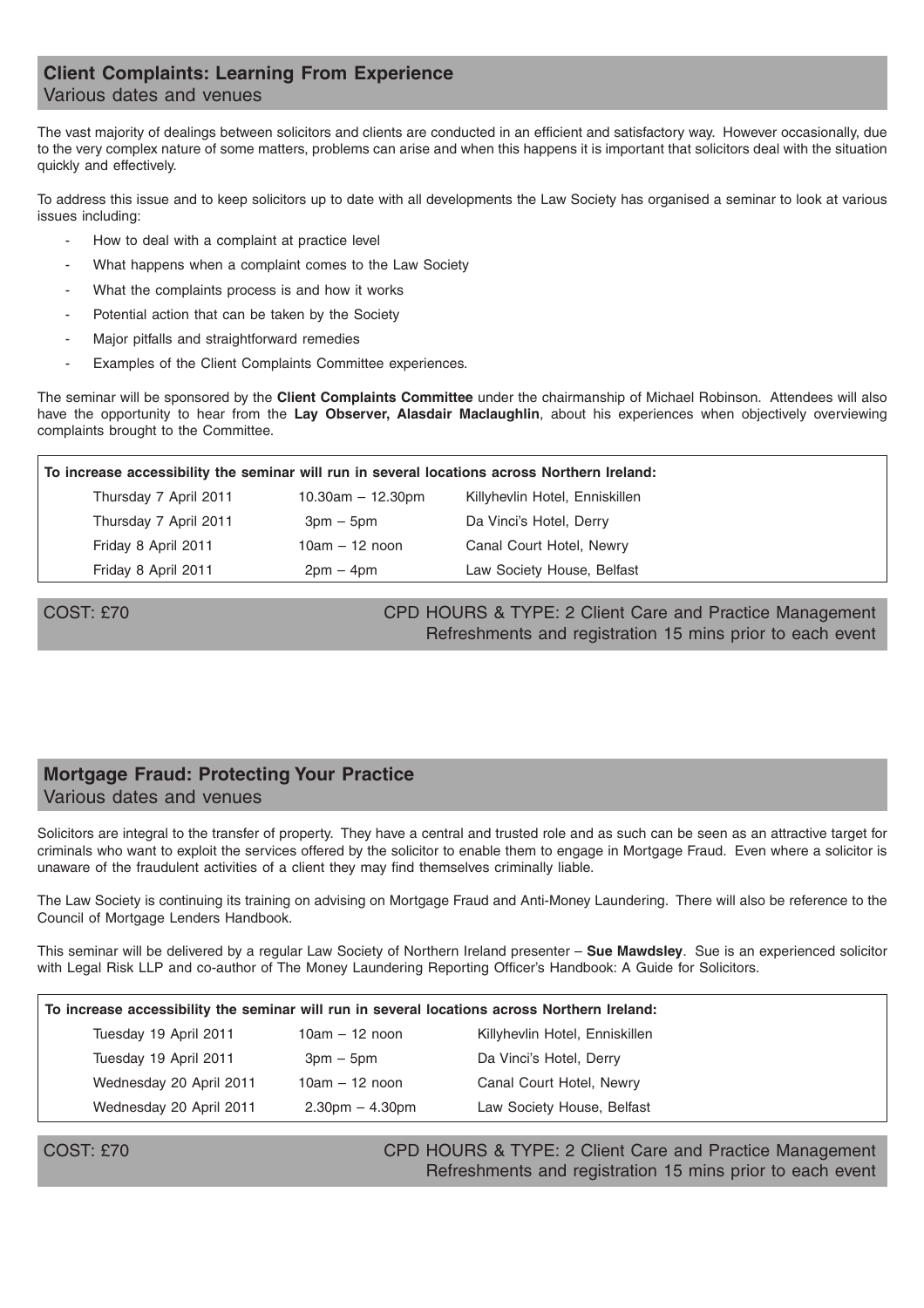#### **Law Society Library and Information Service: Compact Research Course** Various dates **Business Centre, Law Society House, Belfast** Various dates

The Law Society of Northern Ireland boasts one of the most state of the art and well equipped Library and Information Service Centres in Northern Ireland. It holds a comprehensive collection of electronic and hard copy resources and also has access to a vast network of external resources and specialised legal collections. The Library provides a range of services which many solicitors use on a regular basis including the enquiry and research service, the document delivery service, the Library Updater and Article Circular, the current awareness service, tailored e-bulletins and the Libero Database.

Following on from the very popular Legal On Line courses which run annually, the Library and Information Service is running an in-depth **Compact Research Course** for solicitors. The course will run over four consecutive weeks for an hour each time. The numbers at each session will be capped at 4 to ensure maximum benefit for each participant. The emphasis of the course will be very much "hands on" with participants encouraged to use the resources available to develop their legal research experiences and techniques.

Topics to be covered will include:

- the law making process and precedence in Northern Ireland and the intricacies of conducting legal research in a small jurisdiction like Northern Ireland
- whether to use hard copy or electronic resources and the development of search strategies according to the best bibliographical resources available
- using the internet for legal research and developing search strategy techniques
- commercial resources available through the Law Society Library
- use of the Libero database

These topics can be adapted according to the requirements of course participants. Depending on take-up, it is hoped to specialise these courses further according to specific areas of law.

The course will initially run on the following dates:

Thursday 5 May 2011 Thursday 12 May 2011 Thursday 19 May 2011 Thursday 26 May 2011

COST: £140 CPD HOURS & TYPE: 4 General Group Study TIME: 3pm – 4pm

## **Building Strong Client Relationships**

Wednesday 11 May 2011 **Law Society House, Belfast** 

In an increasingly competitive market-place, the ability to build strong client relationships is vital. This practical course will identify the key skills required to win new clients and develop existing client relationships.

Participants will develop a better knowledge of how to understand and communicate with potential and current clients. You will leave the course with practical tips and ideas on how to build your confidence and skills when interacting with clients, thereby enhancing the relationship.

The course will be delivered by **Wendy McCulla** of **Aspire Learning and Development.** Wendy delivers tailor made courses for the public and private sectors including several legal firms in Northern Ireland. She specialises in helping clients to achieve their potential and her interactive, practically focused workshops encourage participants to challenge the way they think and operate which in turn creates tangible business results.

This seminar would be particularly useful for senior management staff/partners – in house, public sector and private practice solicitors. Places on this course are limited so early booking is advisable.

**Attendance at this seminar will fully cover the 2011 Client Care and Practice Management CPD requirement.**

COST: £100 CPD HOURS & TYPE: 3 Client Care and Practice Management TIME: 10am – 1pm Coffee and registration at 9.45am